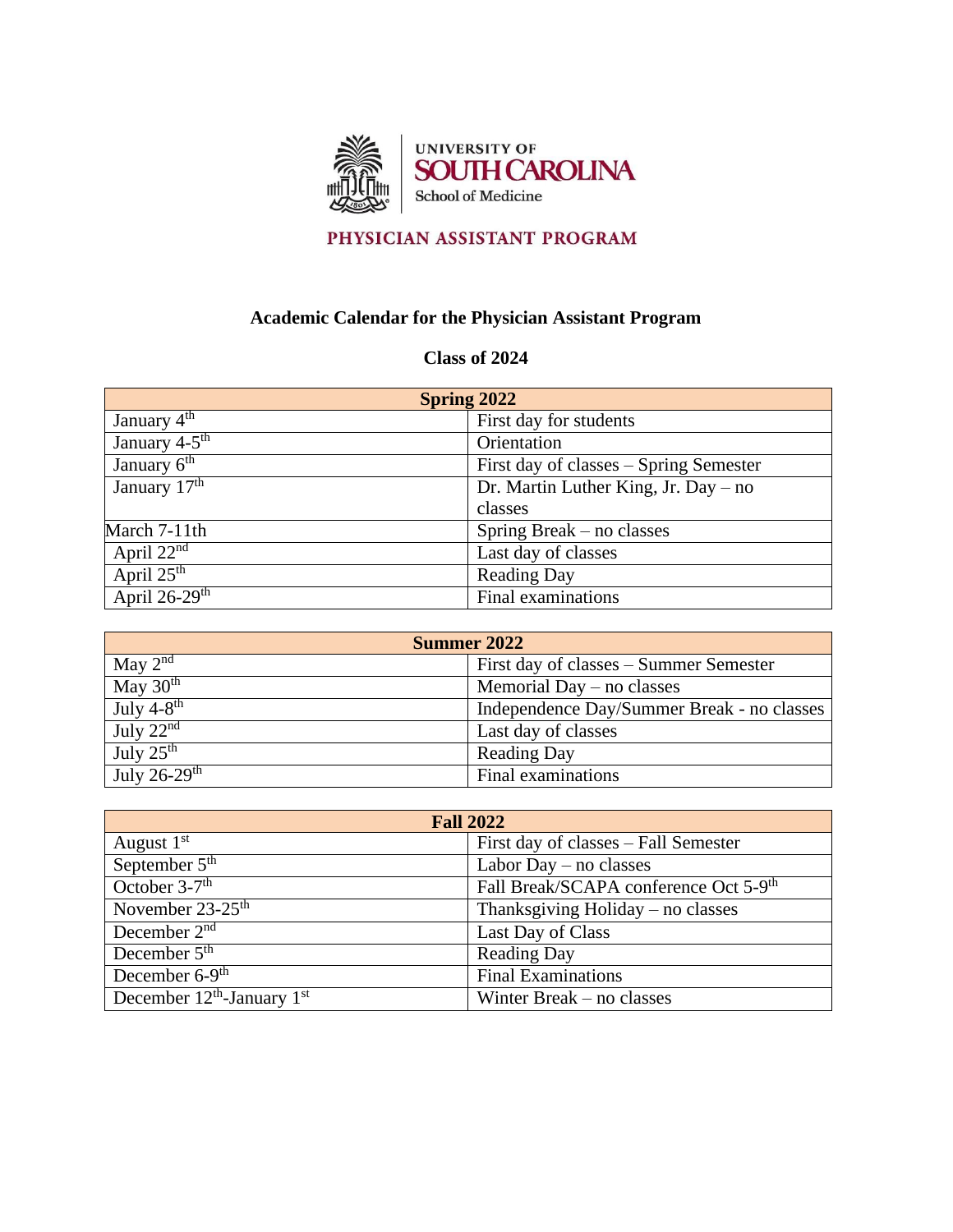| <b>Spring 2023</b>            |                                              |
|-------------------------------|----------------------------------------------|
| January $2-3^{r\overline{d}}$ | No classes – (Orientation for Class of 2025) |
| January $4th$                 | First day of classes                         |
| January $16^{\overline{th}}$  | Dr. Martin Luther King, Jr Service Day – no  |
|                               | classes                                      |
| March $6-10^{\text{th}}$      | Spring Break $-$ no classes                  |
| April $14^{\text{th}}$        | Last Day of Class                            |
| April $17th$                  | <b>Reading Day</b>                           |
| April $18-21$ <sup>st</sup>   | <b>Final Examinations</b>                    |
| April $24-28$ <sup>th</sup>   | <b>Clinical Orientation</b>                  |

| <b>Summer 2023</b>                           |                                              |
|----------------------------------------------|----------------------------------------------|
| May $1-25^{\text{th}}$                       | <b>Clinical Rotation 1</b>                   |
| May $26th$                                   | End of Rotation Exam – return to campus      |
| May $29th$ -June $22nd$                      | <b>Clinical Rotation 2</b>                   |
| May $29th$                                   | Memorial Day Holiday (preceptor discretion)  |
| June $23^{\text{rd}}$                        | End of Rotation Exam-return to campus        |
| June $26^{\text{th}}$ -July $20^{\text{th}}$ | <b>Clinical Rotation 3</b>                   |
| July $4th$ (Tuesday)                         | $4th$ of July Holiday (preceptor discretion) |
| July $21st$                                  | End of Rotation Exam – return to campus      |

| <b>Fall 2023</b>                                     |                                             |
|------------------------------------------------------|---------------------------------------------|
| July $24^{\text{th}}$ -August $17^{\text{th}}$       | <b>Clinical Rotation 4</b>                  |
| August 18 <sup>th</sup>                              | End of Rotation Exam – return to campus     |
| August 21 <sup>st</sup> -September 14 <sup>th</sup>  | <b>Clinical Rotation 5</b>                  |
| September 4 <sup>th</sup>                            | Labor Day Holiday (preceptor discretion)    |
| September 15 <sup>th</sup>                           | End of Rotation Exam – return to campus     |
| September 18 <sup>th</sup> -October 12 <sup>th</sup> | <b>Clinical Rotation 6</b>                  |
| October $13th$                                       | End of Rotation Exam – return to campus     |
| October 16 <sup>th</sup> -November 9 <sup>th</sup>   | <b>Clinical Rotation 7</b>                  |
| November $10th$                                      | End of Rotation Exam – return to campus     |
| November $13th$ -December $7th$                      | <b>Clinical Rotation 8</b>                  |
| November $23rd$                                      | Thanksgiving Holiday (preceptor discretion) |
| December 8 <sup>th</sup>                             | End of Rotation Exam – return to campus     |
| December $11^{th}$ -25 <sup>th</sup>                 | <b>Winter Break</b>                         |